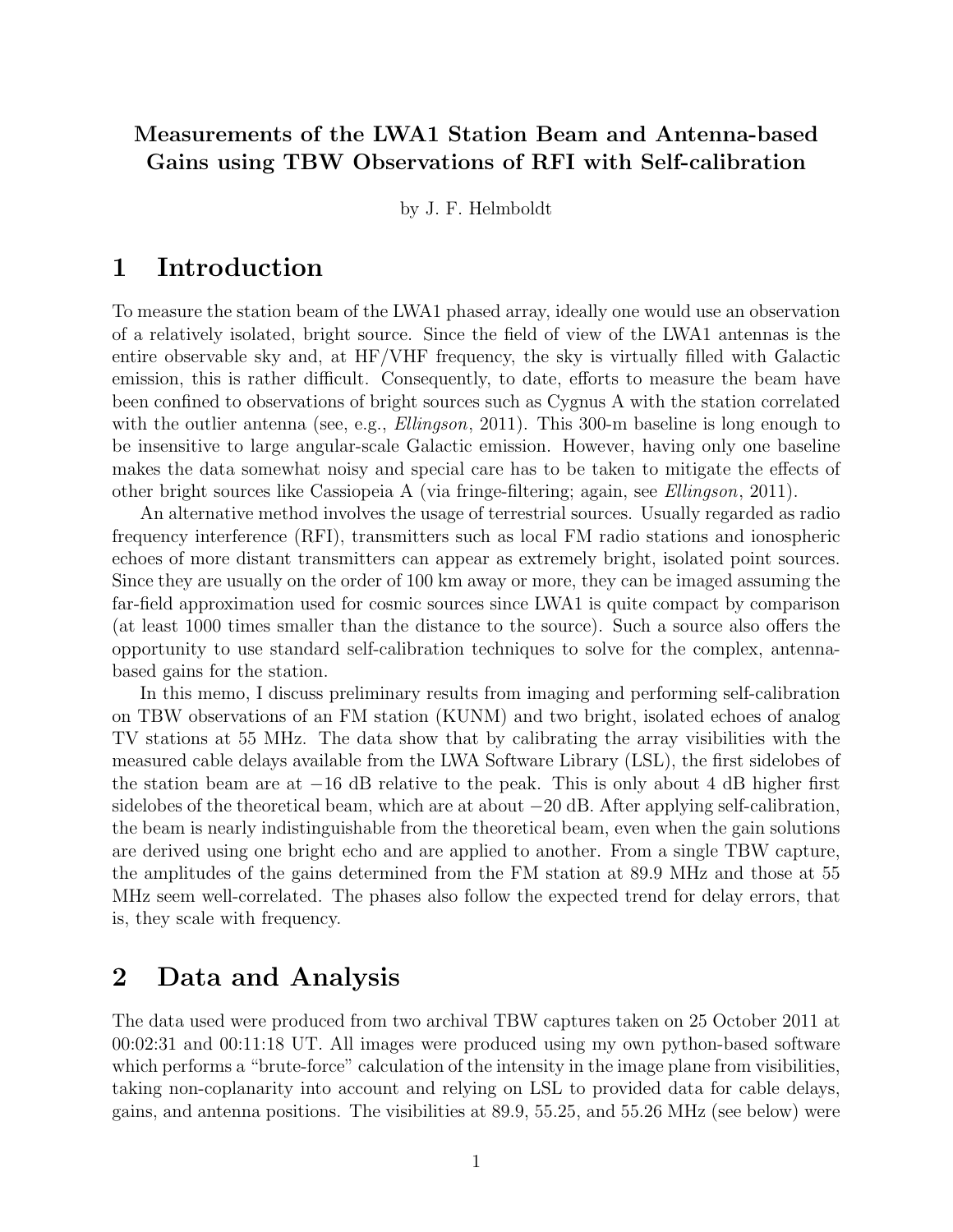

Figure 1: Upper: At 89.9 MHz the theoretical beam (left), a phase-shifted image of the KUNM transmitter (middle), and an image of the transmitter after self-calibration (right). Middle: East-west slices through the brightest pixels in the three images shown above. Lower: The same as the middle panel, but zoomed in to show the first sidelobes.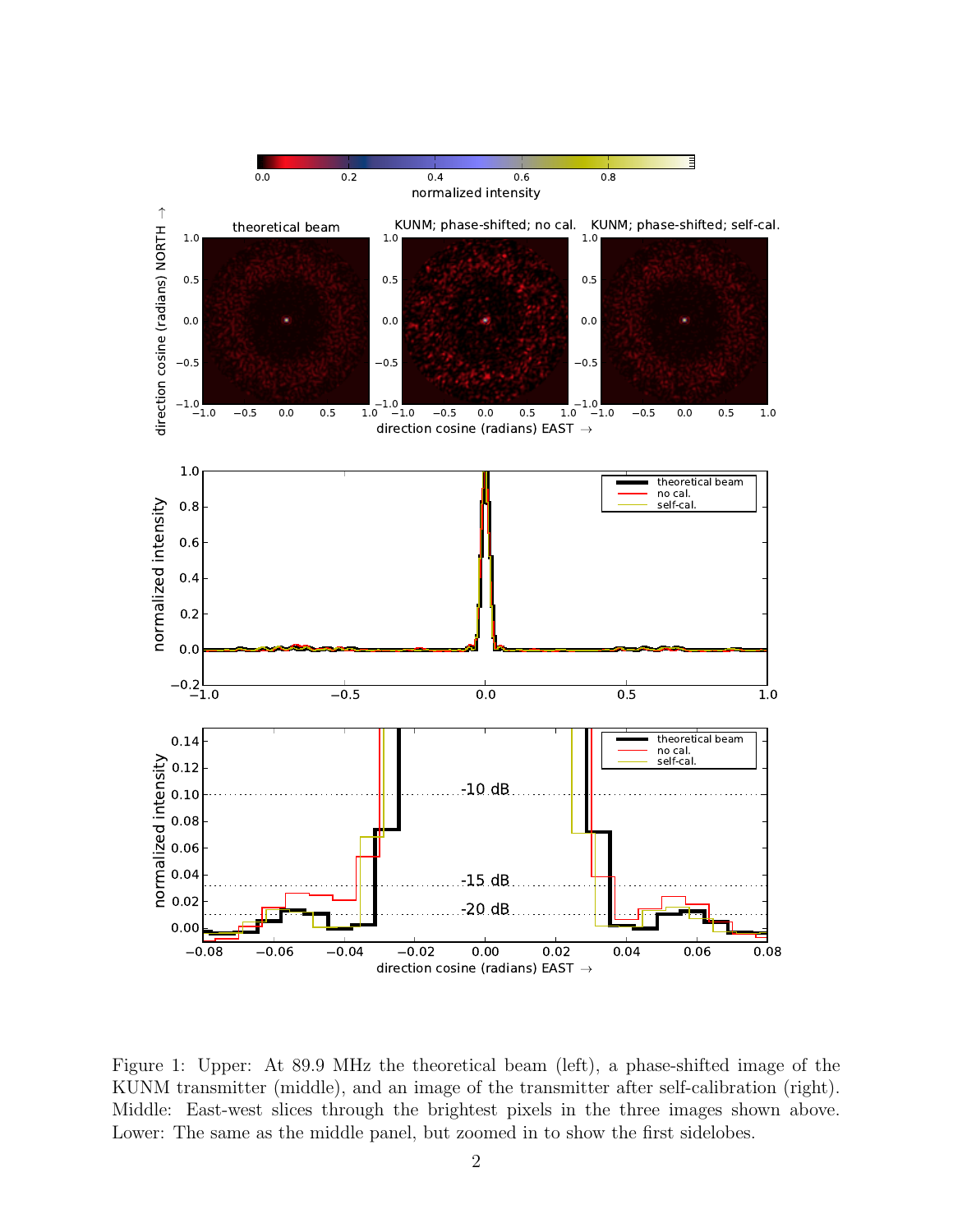constructed from complex voltages generated via FFTs of the TBW signals. These visibilities were written out to FITS files readable by the CASA software package using templates kindly provided by J. Hartman. The template FITS files contained data for 253 out of 258 stands, excluding stands 9, 36, 148, 244, and 257 (the RTA antenna). For convenience, these stands were likewise excluded from this analysis so that the structure of the FITS files did not have to be altered from that of the template files.

#### 2.1 FM Station

Because the signal from the FM station, KUNM, is spectrally relatively broad, a 95.7 kHz bandwidth was used to generate the complex voltages at 89.9 MHz (using an FFT with a window of 2048 TBW samples). I first applied corrections to this data to correct for unequal cable delays and losses according to the data available within LSL. I then applied an additional phase correction to put the KUNM signal in the middle of the field of view. I also computed the theoretical beam by simply setting all the visibilities to unity and rerunning the imaging software. The beam and the image of the phase-shifted KUNM signal can be seen in the upper left and middle panels of Fig. 1. While they are similar, the sidelobes are clearly worse for the KUNM image. East-west slices through the peak pixels from both of these images are plotted in the middle and lower panels of Fig. 1 with the lower panel showing a "zoomed-in" version. From these, one can see that the first sidelobes of the theoretical beam are at about -20 dB, as expected. While the KUNM slice clearly has higher sidelobes, they are only at about −16 dB, significantly lower that has been found with other techniques (again, see e.g, Ellingson, 2011).

Next, the completely uncalibrated KUNM visibilities were read into CASA an amplitude and phase self-calibration was run on them assuming a point-source at the origin. During this calibration, 27 of the stands were flagged as having bad or no solutions in both polarizations. These are listed in Table 1 both by their stand names and by the stand indices (0-259) as they are ordered within LSL. This calibration was applied to the data, written out to a FITS file, and imaged with my software within python. The resulting image is shown in the upper right panel of Fig. 1. There is no noticeable difference between it and the theoretical beam. East-west slices from this image are also plotted in the middle and lower panels of Fig. 1. They show that while this image and the theoretical beam peak at slightly different pixel values, their sidelobes appear nearly identical.

#### 2.2 TV Stations

As a sanity check, I sought to take self-calibration-determined antenna gains derived from one source and apply them to another source at a similar frequency as a first-order check of the reliability of the gains. For this, I used a relatively unique occurrence of two relatively bright echoes of two different analog TV broadcasts at similar but different frequencies. The echoes are from the video carriers for channel 2 (55.25 MHz) and channel  $2^{+}$  (55.26 MHz) and were observed in the second of the two TBW captures mentioned above. These signals are spectrally quite narrow and to isolate them, I made complex voltages with a 186.9 Hz bandwidth (using an FFT with a window of  $2^{20}$  TBW samples). Images of both echoes can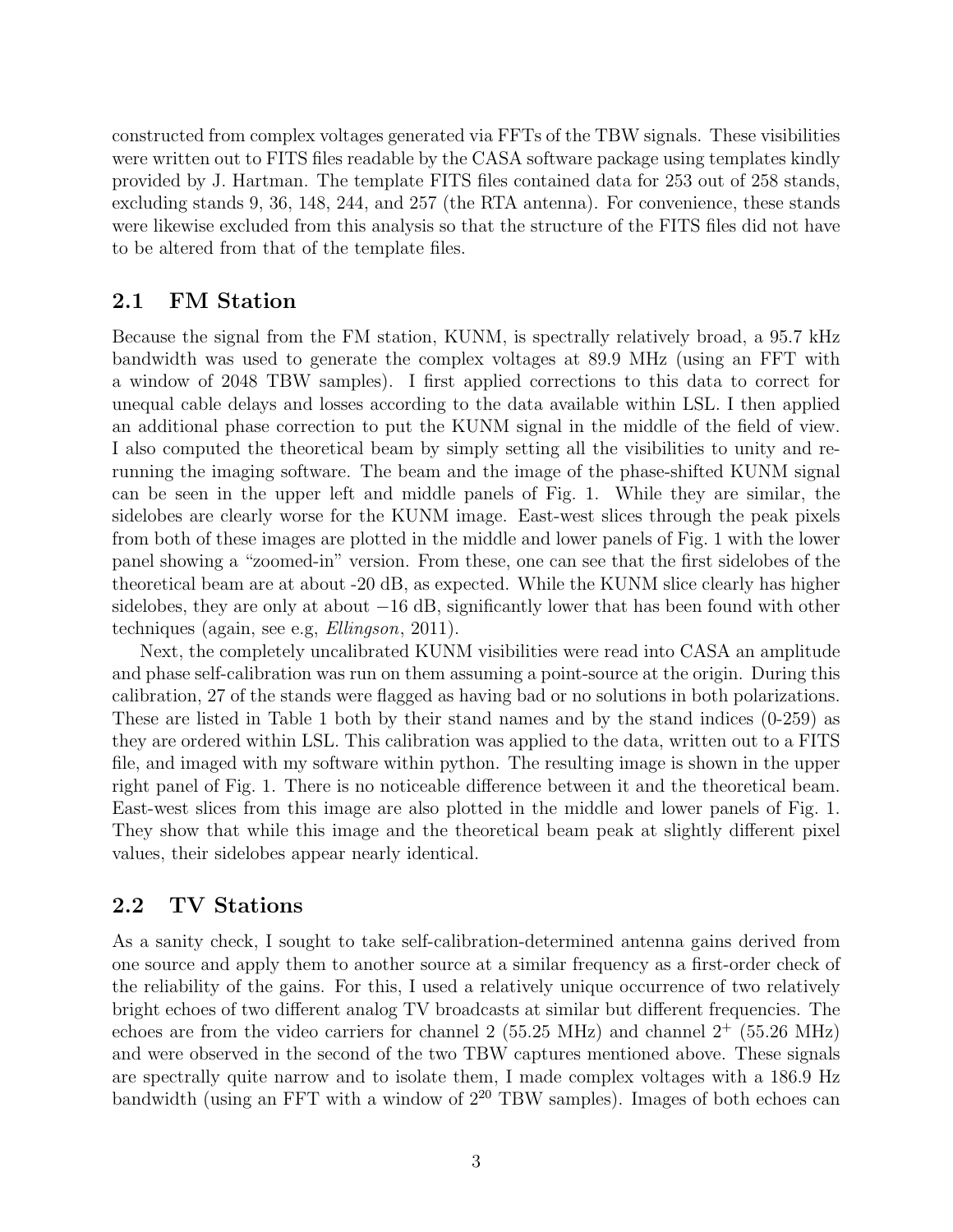

Figure 2: Images of echoes at 55.26 MHz (left) and 55.25 MHz (right) before (upper) and after (lower) applying gain corrections derived from performing self-calibration with the 55.26 MHz echo.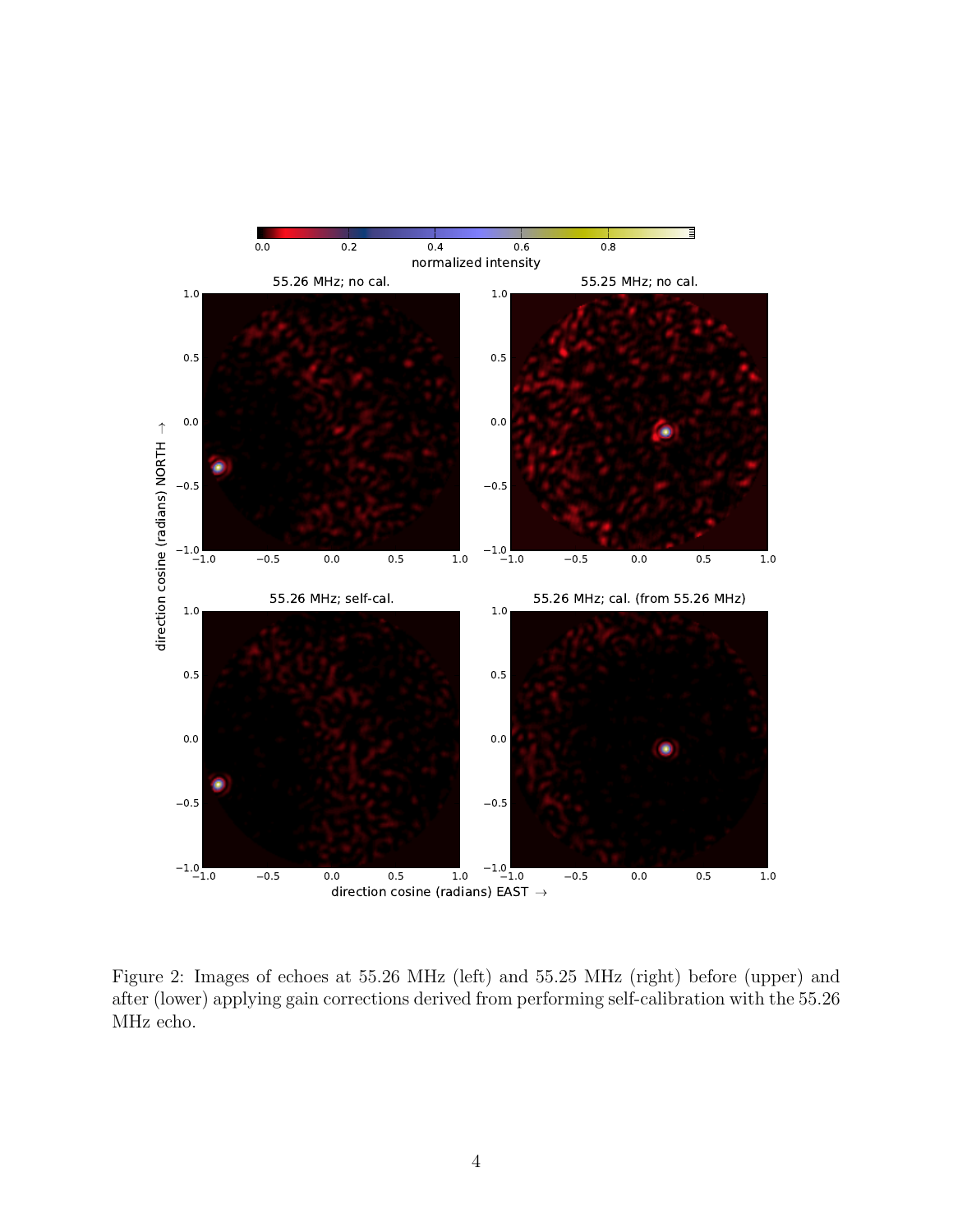be seen in the upper panels of Fig. 2 made with only the cable delay and loss corrections applied to the visibilities.

Since the 55.26 MHz echo was brighter, the data for it were read into CASA first. Next, an image was made within CASA with very light cleaning to establish a model for selfcalibration (note, it does not appear to be possible to specify a point source at a particular location within the CASA routine gaincal as it is within the AIPS task CALIB). Next, amplitude and phase self-calibration was performed and the gain corrections were applied to both the 55.26 and 55.25 MHz data. Note that the same 27 antennas were flagged again during this process as were flagged by self-calibration using KUNM with a different TBW capture (see §2.1 and Table 1). Images where then made of the calibrated data and can be seen in the lower panels of Fig. 2. From these, one can see that the 55.26 MHz calibration considerably improves the sidelobes for both images. This is even more apparent in east-west slices through the peak pixels of both echoes shown in Fig. 3 along with the theoretical beam (note, the left sidelobes of the 55.26 MHz echo are missing because it is near the horizon). As with KUNM, applying the self-calibration-determined gains has brought the level of the first sidelobes down to that of the theoretical beam, even when derived using one source and applied to another.

#### 2.3 Comparing Both

TBW data affords the unique opportunity not only to self-calibrate on bright transmitters, but also to do so simultaneously at multiple frequencies. Thus, we can see how the derived antenna gains change with frequency, which can reveal much about phase errors within the system. To this end, I self-calibrated on KUNM using the second TBW capture, this time starting with a clean model generated by imaging the transmitter within CASA. This was done so that the resulting gains could be directly compared to those derived from the bright 55.26 MHz echo (see §2.2). In Fig. 4, I have plotted the amplitude and phase of the 55.26 MHz gains versus those of the 89.9 MHz gains, separately for each polarization. While there is much scatter, the gain amplitudes are clearly correlated between the two frequencies. The scatter appears somewhat worse in Y-polarization. With a few exceptions, the phases seem to follow the trend expected for basic delay errors, that is, they scale with frequency.

The fact that the phase corrections seem to scale with frequency seems to bode well for the utility of these types of derived gains. In other words, it may be possible to calibrate on a very strong transmitter like KUNM, and then apply the gain corrections at other frequencies by simply scaling the phase components of the gains. I tried doing just that to the 55.25 MHz data of the bright channel 2 echo. In Fig 5, I show two images of the echo, one calibrated with the 55.26 MHz gains and one with the 89.9 MHz gains with the phases scaled by 55.25/89.9. The theoretical beam is also shown again for comparison. While the 55.26 MHz gains clearly do a better job of minimizing far-out sidelobes, east-west slices through the brightest pixels of all three images shown reveal that the 89.9 MHz gains did reduce the level of the first sidelobes down to that of the theoretical beam.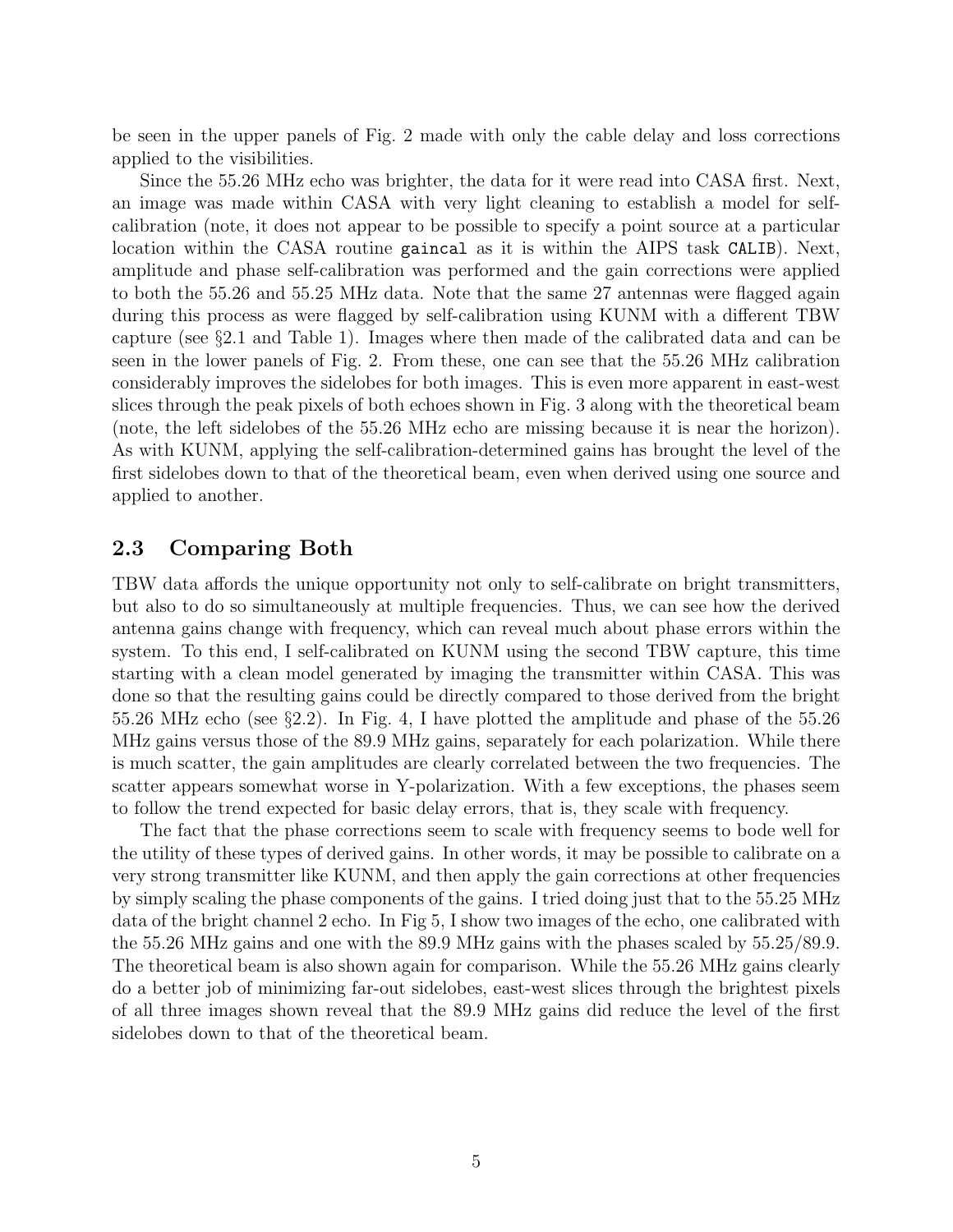

Figure 3: East-west slices through the brightest pixels in the images shown in Fig. 2 as well as the theoretical beam before (upper) and after (lower) self-calibration.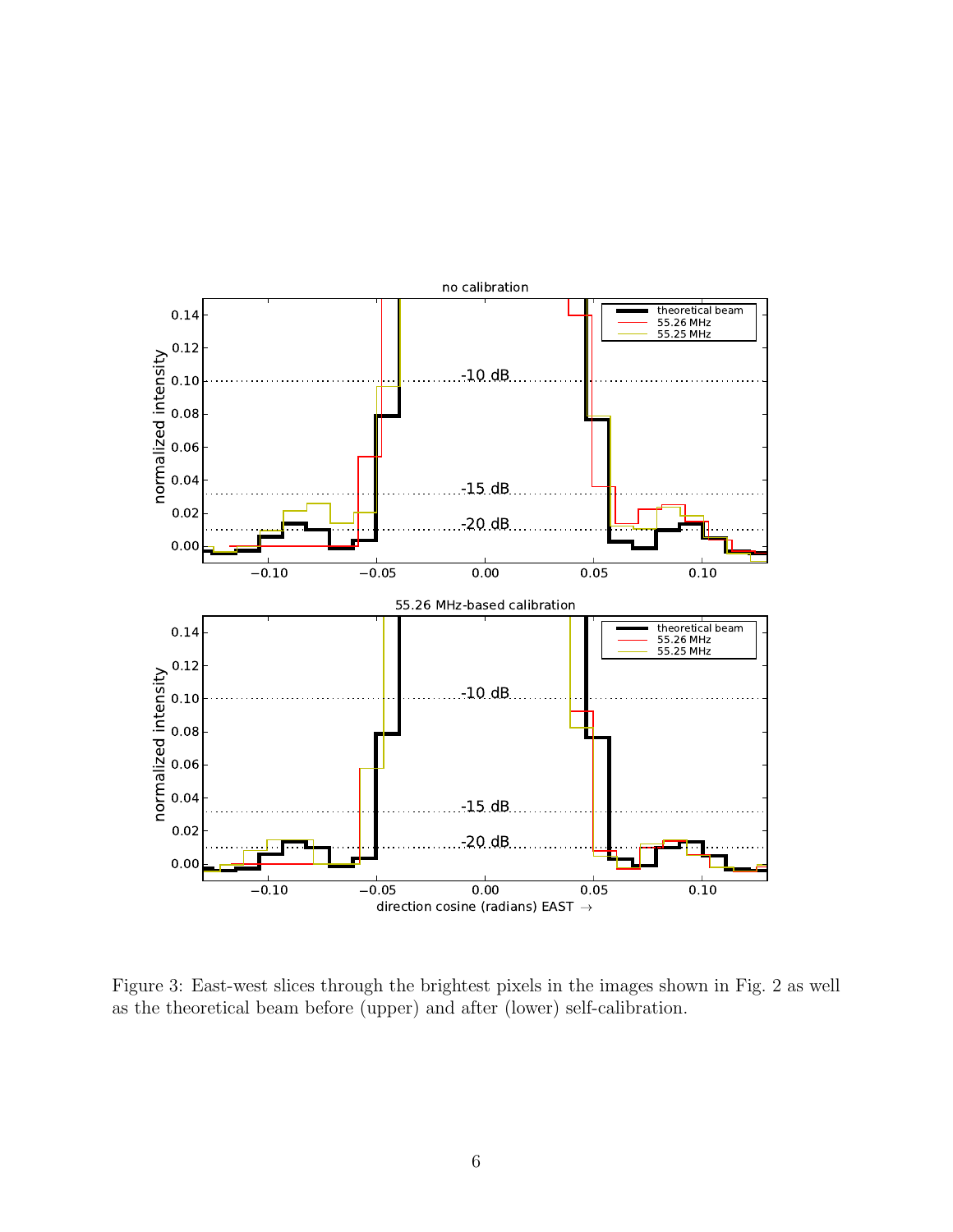

Figure 4: The amplitude (left) and phase (right) of the 55.26 MHz gains versus those determined at 89.9 MHz for the X (upper) and Y (lower) polarizations. In the right panels, the red lines show the expected relationship if the phases simply scale with frequency (i.e., a line with a slope of 55.26/89.9).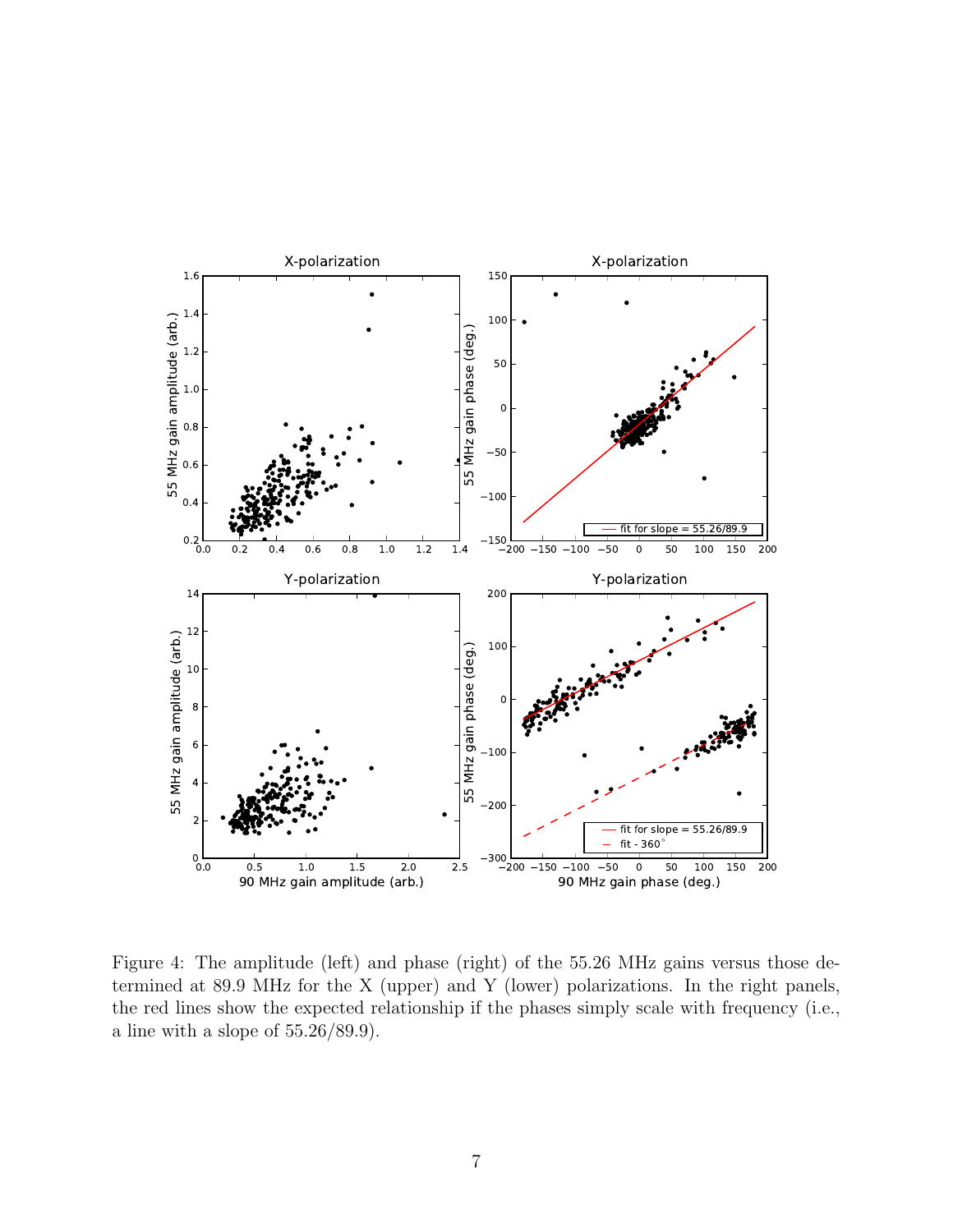

Figure 5: Upper: The theoretical 55.25 MHz beam (left), the 55.25 MHz echo calibrated with the 55.26 MHz gains (middle) and the same calibrate with the 89.9 MHz gains. East-west slices through the peak pixels of these three images are shown in the lower two panels.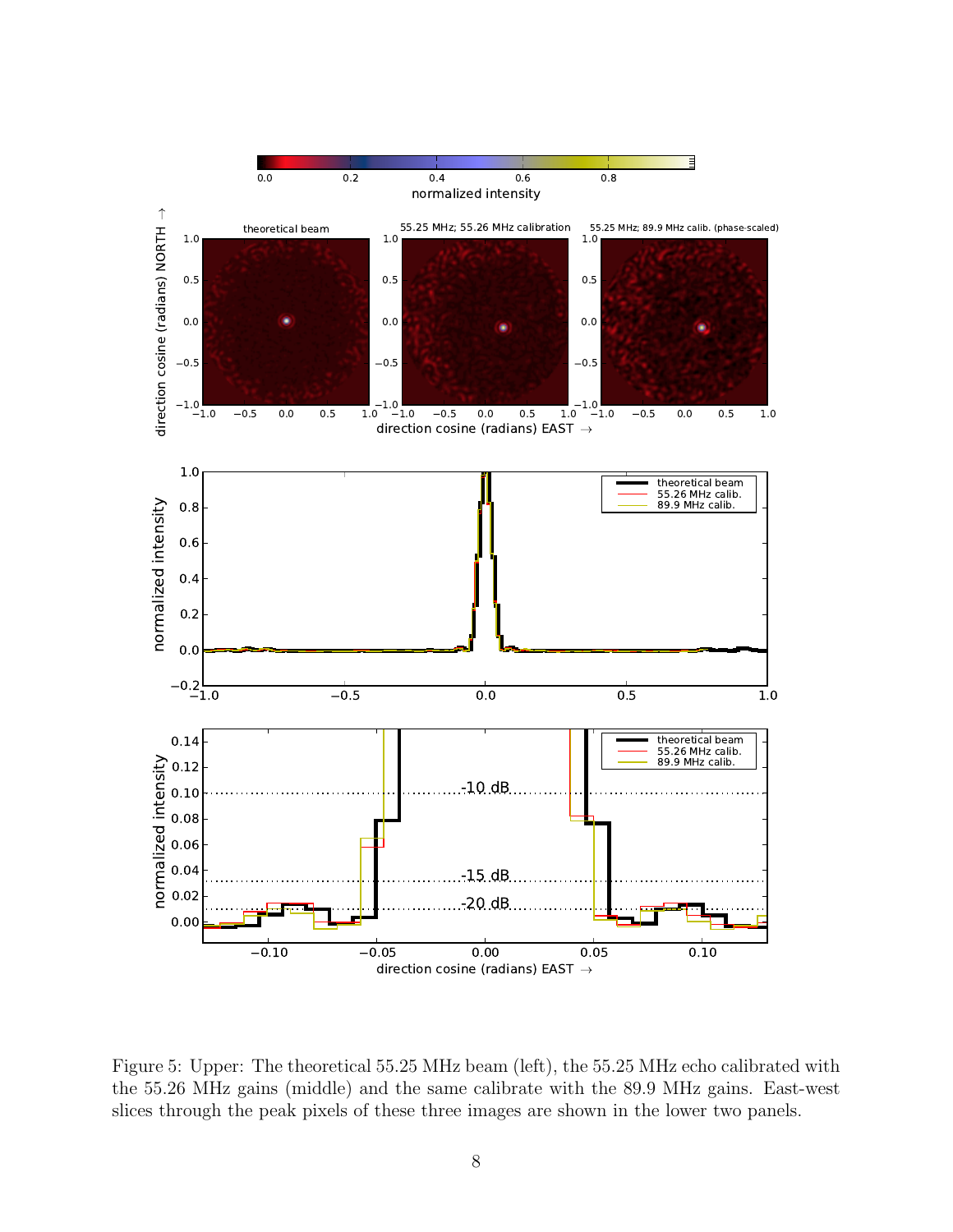# 3 Conclusions

The results of this study are generally encouraging. First, despite previous results, they show that the station beam has relatively reasonable sidelobe levels,  $-16$  dB below the peak. Additionally, it appears to be possible to correct for the gain errors that give rise to these higher sidelobes via applications of standard self-calibration techniques, bringing the sidelobe levels down to about −20 dB. Note that in both cases, relatively narrow bandwidths were used, implying that the measured sidelobes are relatively unaffected by bandwidth smearing. This is especially true for the TV signal echoes where the bandwidth used was <200 Hz. Thus, the results seem to point toward errors in the estimates for delays and losses within the system rather than more complicated, second-order effects like mutual coupling. However, by comparing one polarization to another for a single frequency, one can see that errors that would effect both polarizations equally (e.g., errors in the measured cable lengths) cannot account for these gain errors. One can see this in Fig. 6 where I have plotted the amplitude and phases of the 89.9 MHz gains for the Y polarization versus those for the X polarization. While the amplitudes are roughly correlated, the phases are not. The phase errors also seem to be much larger in the Y polarization, leading to a much poorer beam performance in Y polarization (see http://lwa1.freeforums.org/mutual-coupling-worse-in-ypolarization-t19.html for an example). Despite this, it appears that the gains determined from one frequency are easily scaleable to other frequencies, implying a possible method for calibrating the station.

In the future, I am planning on performing the KUNM-based analysis on many TBW captures to examine how stable the antenna-based gains are over time. I am also planning to use new TBN data at 55.25 MHz as well as at 10 and 15 MHz with the same methods described here to determine the TBN-based beam to assess whether or not the TBN filters cause any significant additional gain errors.

# References

Ellingson, S. W. (2011), "Fun with TBN," Long Wavelength Array Memo 184, September 2011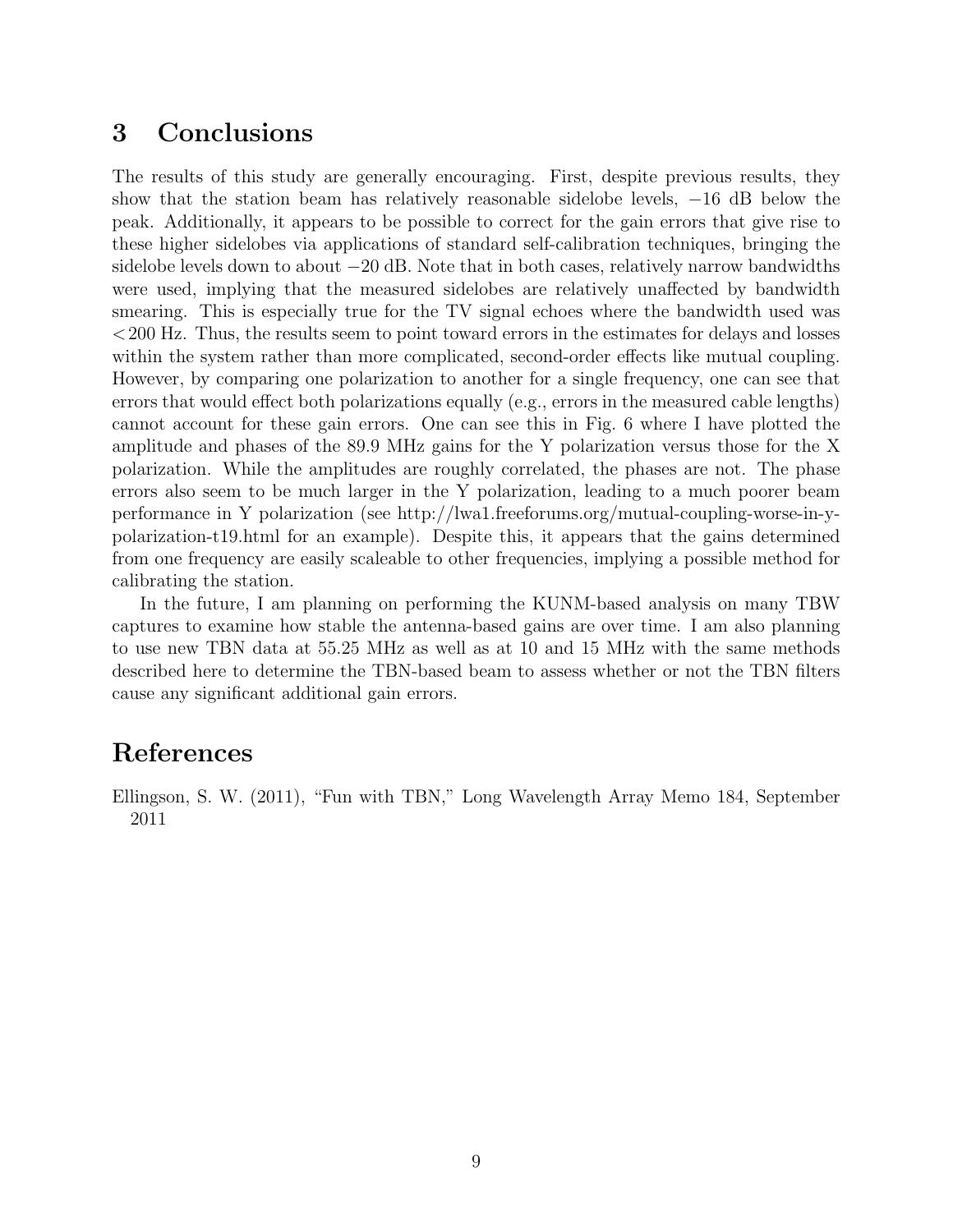

Figure 6: The amplitude (left) and phase (right) of the 89.9 MHz gains from the Y polarization versus those from the X polarization.